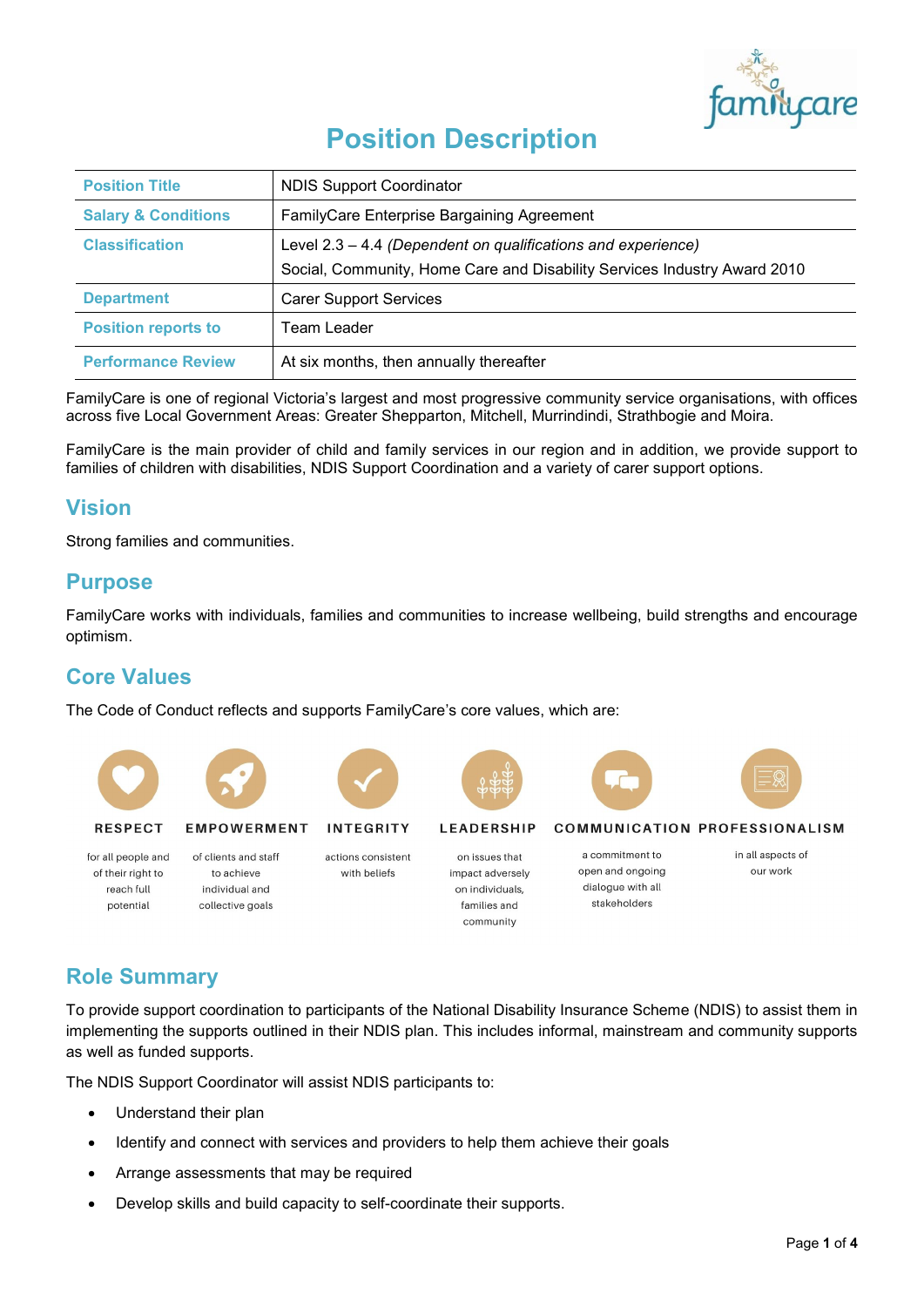## **Key Performance Responsibilities**

#### **Service Delivery**

- 1. Provide varying levels of coordination support to NDIS participants and their families / carers where relevant to assist them to implement the supports in their plan.
- 2. Coordinate services as defined in the participant's NDIS plan, using a strength based and capacity building approach.
- 3. Develop a comprehensive knowledge of the range of support options, service providers and community networks available for people with disability, in order to support participants to make informed choices regarding their NDIS funded supports.
- 4. Ensure that all service provision options are presented to participants in a clear, accurate and un-biased manner in order to support them to exercise choice and minimise any potential for conflicts of interest.
- 5. Support participants to develop skills and capacity in understanding their NDIS plan and supports, using the participant portal, developing service agreements, monitoring service provision and liaising with providers as needed.
- 6. Work as an effective member of the team, with the ability to show initiative and take direction when necessary.

#### **Data Collection and Reporting**

- 1. Meet electronic data collection requirements.
- 2. Maintain program administrative requirements including the maintenance of timely and comprehensive case notes.
- 3. Ensure that all documentation demonstrates that support coordination activities are carried out in such a way as to minimise conflict of interest.
- 4. Monitor and record the use of support coordination hours.
- 5. Provide internal reports to the Manager as required.
- 6. Prepare and submit reports to the National Disability Agency on progress and outcomes within the agreed reporting timeframes.

#### **Representation and Advocacy**

- 1. Liaise and work with NDIA planners and Local Area Coordinators, health and other support providers as relevant to facilitate plan implementation.
- 2. Attend network meetings and other related local forums or meetings.
- 3. Actively network locally and regionally to raise awareness and knowledge of the FamilyCare Support Coordination Program.

#### **Community Development and Education**

- 1. Increase community awareness of the FamilyCare NDIS Support Coordination Program.
- 2. Prepare and participate in media items associated with the program.

#### **Quality Improvement and Evaluation**

- 1. Meet occupational health and safety requirements.
- 2. Ensure that relevant policies and procedures are followed.
- 3. Participate in regular supervision activities.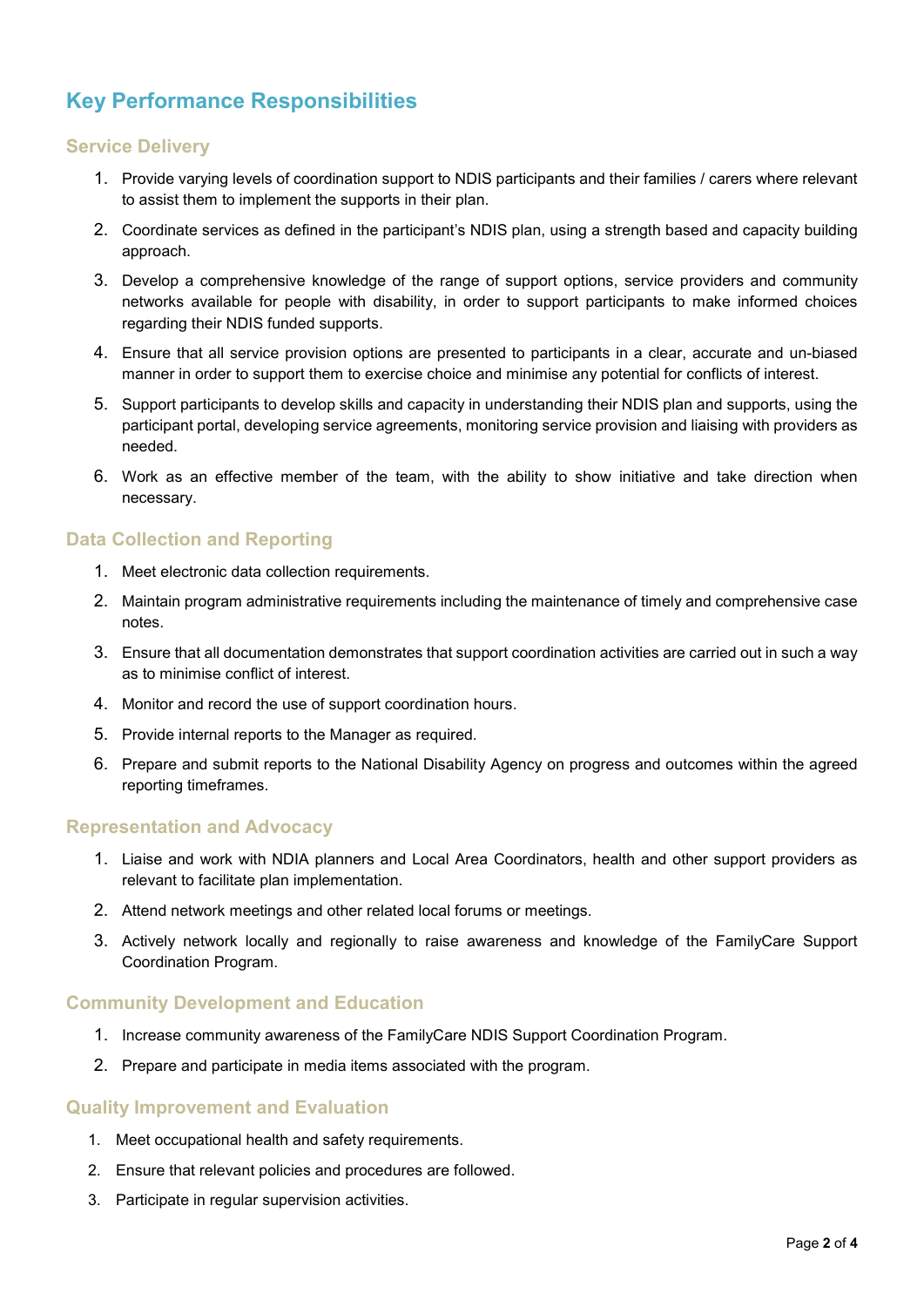- 4. Identify training needs in consultation with Supervisor and attend professional development as deemed appropriate.
- 5. Be aware of and meet relevant Quality Management System responsibilities.
- 6. Participate in relevant evaluation activities.
- 7. Be aware of FamilyCare's responsibilities to contribute to children's safety and wellbeing and report any concerns about neglect or abuse to a supervisor or manager.

## **Key Selection Criteria**

#### **Knowledge and Skills**

- 1. Understanding of privacy and confidentiality obligations.
- 2. Demonstrated experience of working with people with a disability and / or experience in coordinating services for people with disabilities.
- 3. Excellent interpersonal and communication skills, including the ability to initiate and maintain contacts with a broad range of service providers.
- 4. Excellent administrative, organisational and time management skills, including the ability to prepare clear and concise reports.
- 5. High-level engagement skills and ability to establish empowering and positive partnerships with participants and their families.
- 6. Understanding of relevant legislation including the National Disability Insurance Scheme Act 2013, Disability Act 2006 and the NDIS operational guidelines.
- 7. Sound knowledge and experience of service delivery in the National Disability Insurance Scheme.
- 8. Well-developed computer skills, with the ability to create plans, program reports and other documentation as required.
- 9. The ability to problem solve, use initiative and think creatively.
- 10. The capacity to work both independently and as part of a multidisciplinary team.

#### **Qualifications**

• Tertiary qualifications in Disability, Social Work, Health, Welfare or equivalent and relevant experience.

#### **Safety Screening**

All applicants are subject to a National Police History Check.

Applicants who have lived overseas for 12 months or longer during the past 10 years are required to provide the results of an international police check.

A current Employee Working with Children Check (WWCC) card is required.

NDIS Worker Screening Check is required*.*

Current Australian Drivers Licence is required.

## **Other Information**

Salary packaging offered within prescribed guidelines.

FamilyCare Enterprise Agreement has provision for salary and conditions over and above of SCHADS Award base rates.

All staff and volunteers must abide by a Code of Conduct.

FamilyCare promotes a respectful and safe workplace environment that does not tolerate or excuse any forms of violence including family violence.